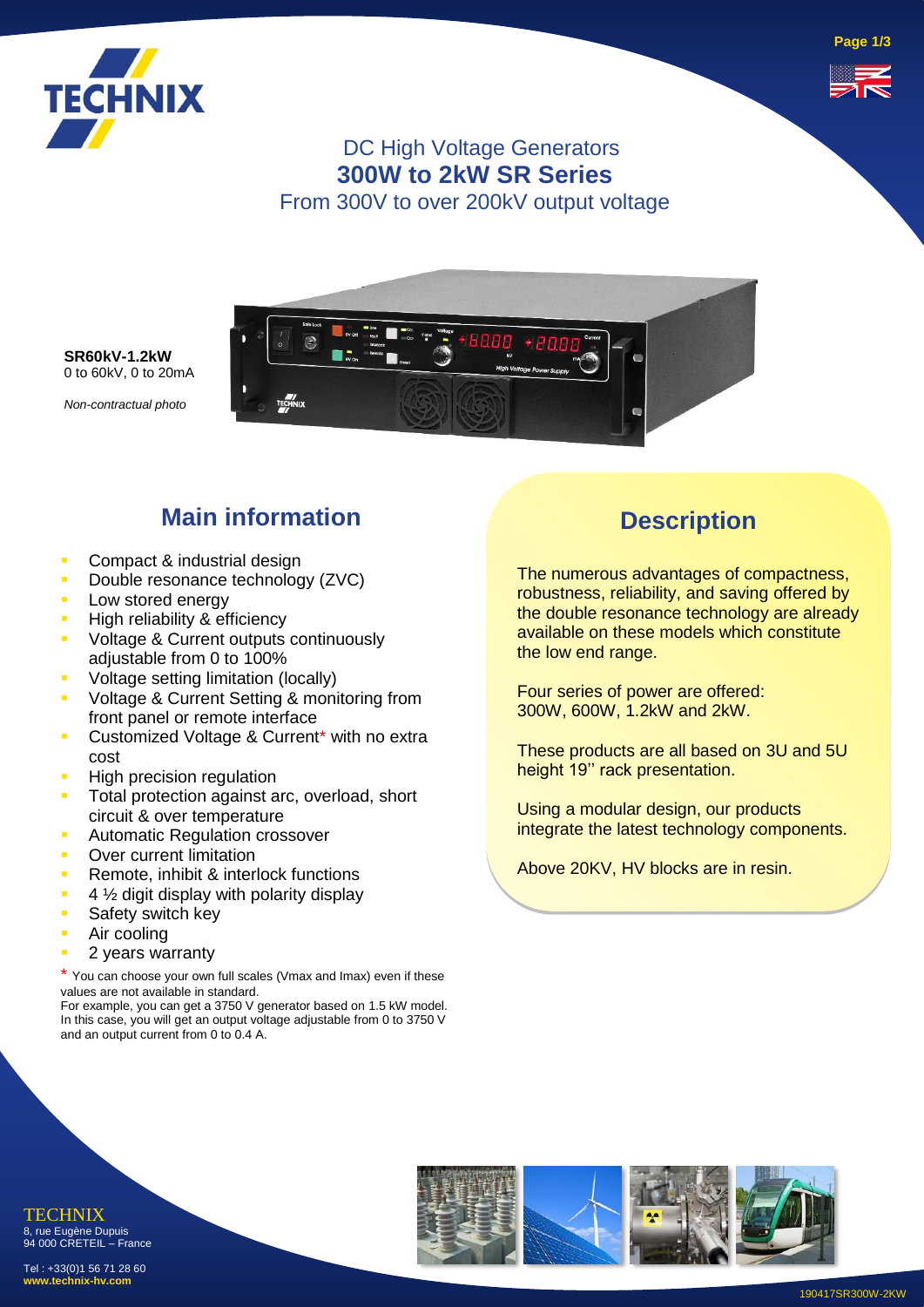

### **Electrical specifications**

**Output Voltage and Output Current** Both Voltage Output and Current Output are continuously adjustable from 0 to 100% (full scale) **Local mode:** by using 10 turn potentiometers resolution 0.05% **Remote mode:** by external 0 to 10V

**Voltage regulation\* Load Regulation**: **± 0.05%** of full voltage (for 0 – 100% load) ± 0.01% available on request **Line Regulation: ± 0.05%** of full load (for Mains Voltage ± 10%) ± 0.01% available on request

**Current regulation\* Load Regulation: ± 0.05%** of full current (for 0 – 100% load) **Line Regulation:**  $\pm 0.05\%$  of full load (for Mains Voltage  $\pm 10\%$ )

**Ripple + Noise 0.1% RMS** of full voltage

**Settling time 80ms typical for output voltage ≤ 80kV\*\***, up to 10ms available on request\*

#### **Protections**

Short circuit HV arc to ground (Stop time of 100ms) Shutdown on Over temperature Open interlock

**Stored energy: 1 J/ kW**

**Stability (after one hour warm-up) 0.01% / hour,** operating at constant load and constant ambient temperature

**Temperature Coefficient: 100 ppm/°C**

**Operating Temperature: from 0 to 50°C**

**Efficiency: > 90% at full load** 

**Air Cooling by air :** Dust filter fans on front panel Easily removable filters for cleaning

**Mains Voltage 170V to 255VAC** 47-63Hz Single Phase + Earth

**Power Factor Correction Input: ≥ 0.98**

**Inrush current:** limited to full power operating current

**Calibration:** with probes periodically approved by Authorized Measurement Laboratories

**CE Certification**

**\*** For fixed polarity \*\* 300 ms typical for output voltage ≥81kV

### **Options**

Other voltage and current values available with no

- extra cost
- **Reversibility**
- Floating outputs (unipolar or bipolar)
- Non instrumented front panel
- Power regulation
- Other settings for Arc protection
- Arc management
- RS232, Ethernet and Profibus interfaces
- Optical fibre transmission kit with RS232 or Ethernet
- LABVIEW run time for RS232 or Ethernet
- Relay interface 24V DC
- ✓ Isolated Remote interface
- Adaptation to Customer's remote interface
- Emergency stop switch
- Safety signs and devices alerting to hazard
- Industrial dust filters
- Multichannel control unit
- Zero floating
- Adjustable rise time
- **Tropicalization**
- ✓ Transportable "all terrain" container
- Specific AC or DC mains power inputs
- OEM Design on request
- Remote front panel

*Any special request can be considered* 

Possible restrictions when multiple options are selected (please contact our sales department for more details)

**TECHNIX** 8, rue Eugène Dupuis 94 000 CRETEIL – France